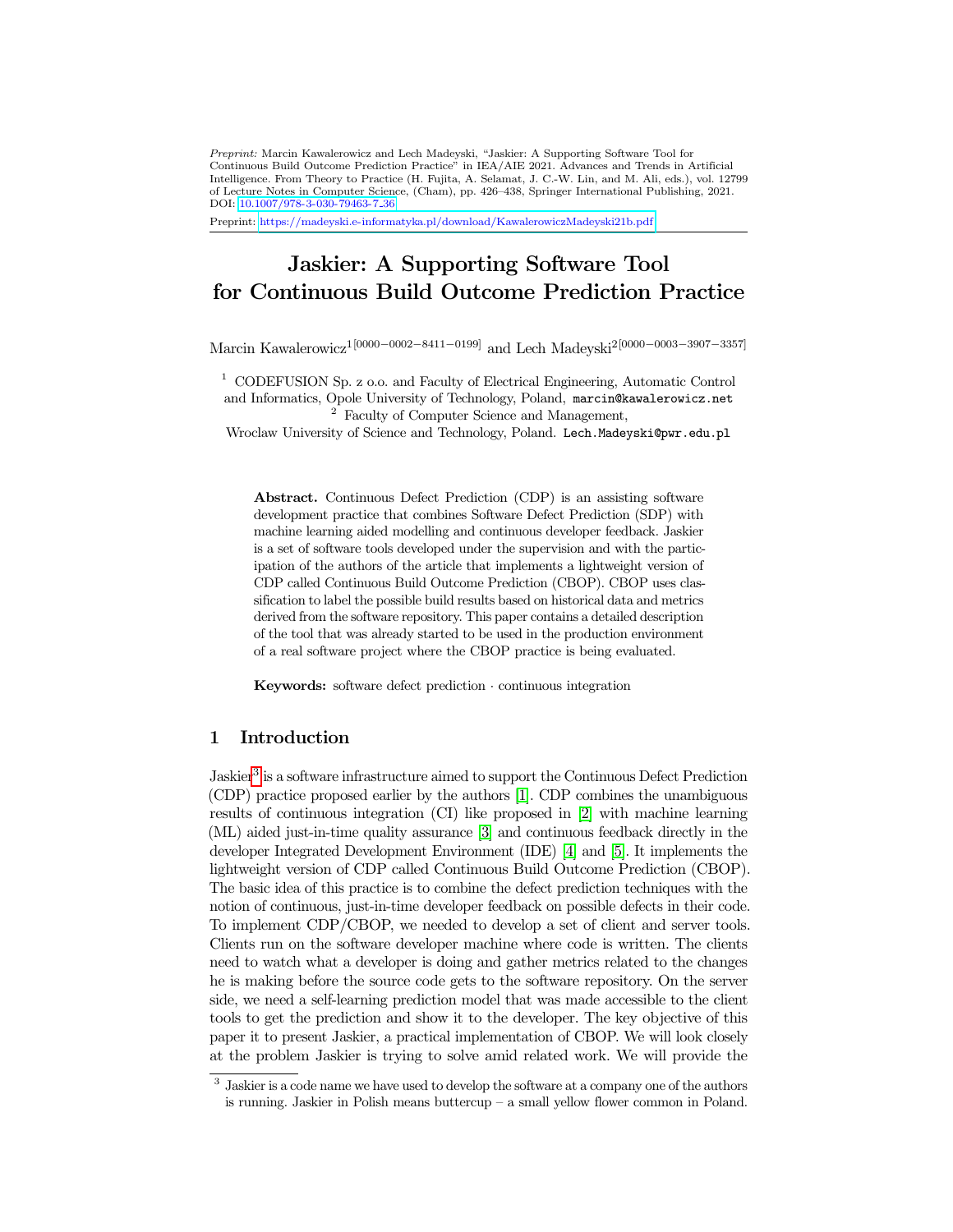rationale behind developing the tool and provide a detailed description of the software architecture together with implementation details. We will throw a short look at an experiment where we have used Jaskier to evaluate the CDP/CBOP practice.

# <span id="page-1-0"></span>2 Problem statement and related work

Continuous integration (CI) is "an automated process that builds [...] the software after each change in source code, to ensure its health [and ...] provides immediate feedback [...]" [\[6\]](#page-11-3). CI is very broadly used in the software engineering industry. There are a few rules that need to be obeyed while using CI, that might interrupt the flow of the process of software development. If the build fails, no one is allowed to pull the faulty code from the repository. Furthermore, pushes to the repository are banned until the failing build is fixed (preferably by the person that broke the build). This fix needs to be done as soon as possible, because it interrupts the whole development process. Other team members need to wait with necessary actions on the repository (like pushing or merging). Sometimes, if the build problems are more severe, fixing them may take substantial amount of time and have a greater impact on the project. This needs to be avoided.

There are techniques and rules that help deal with such situation. For example, builds need to be fast and if necessary, they shall fail fast. Maximum of 10 minutes is often taken as a rule of thumb for the maximal build duration. The tests in the CI process are often sorted from the ones that are the fastest, to the ones that take longer to execute. The rationale is that if the build needs to fail, it should fail sooner than later. Another technique is gated check-ins or pre-commit tests. In this technique, the CI process is started using the code prepared to be passed to the repository before it is actually checked-in. Regardless of countermeasures: the builds are sometimes failing, and it causes additional work and delays.

In order to mitigate this problem we are proposing to use CBOP, a lightweight implementation of CDP [\[1\]](#page-10-0). This technique is based on the years of research in the area of Software Defect Prediction (SDP) [\[5,](#page-11-2)[7](#page-11-4)[,3,](#page-11-0)[8](#page-11-5)[,9,](#page-11-6)[10,](#page-11-7)[11,](#page-11-8)[12\]](#page-11-9) that was implemented as software tools in  $[4,5]$  $[4,5]$ . Our approach is based rather on CI data  $[2]$  than lexical examination of the commit message or the bug tracking software entries [\[13\]](#page-11-10).

Continuous Defect Prediction (CDP) is a practice we proposed that relays on machine learning and data form bug tracking software or build server. The goal of this practice is to detect possible software defects before they manifest themselves. Continuous Build Outcome Prediction (CBOP) is a subset of CDP that deals specifically with failing builds. Jaskier is the first attempt to put the idea into production. Build fail prediction model is calculated based on the build results in correlation with the software changes that triggered that build. The goal is to give the developer a tool that can run in the background of their IDE and, in real-time, gather the intelligence about the changes developer applies to the project and its possible outcomes. Based on these changes, the tool calculates the metrics and uses them to estimate the possibility that the changes can disrupt the build server or cause a bug. By doing so, we hope to give the software developer additional insight into the outcomes of his work. Maybe if the developer knows that the changes, he made are predicted to be risky, he can mitigate the problem before it occurs and disrupt the development flow.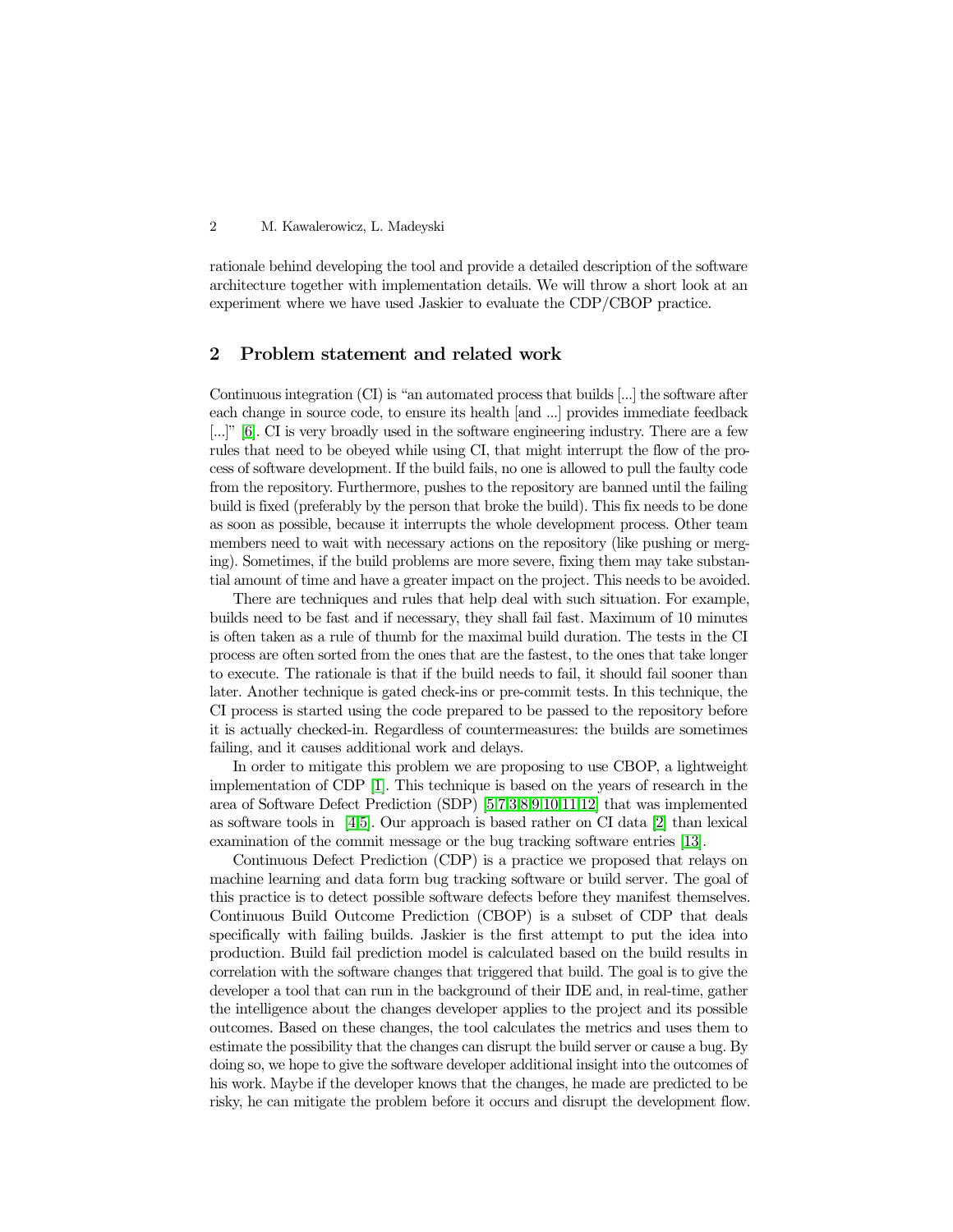# 3 Software framework and architecture

To give a comprehensive view of the tool and depict it as accurate as possible, we will use the "4+1" model view of architecture provided by Philippe Kruchten [\[14\]](#page-11-11). We use the "4+1" model because it was designed to describe software intensive/complex system like Jaskier. Furthermore is not bound to any notation or tool. It will allow us to show our system from the point of view of various stakeholder. Figure [1](#page-2-0) shows the "4+1" view model divided into five views:

- 1. Logical View provides a logical design of the software.
- 2. Process View describes the integration aspects of the software.
- 3. Physical View provides an overview of how the software is mapped to hardware.
- 4. Development View describes the organization of the software project in a development environment.
- 5. Use Case View which describes usage scenarios of the software form the point of view of the end-users.



<span id="page-2-0"></span>Fig. 1. "4+1" View Model of Software Architecture

### <span id="page-2-1"></span>3.1 Logical View

Jaskier is a set of tools that address the problem described in Section [2.](#page-1-0) The software's logical design can be described in terms of the static structure and dynamic behaviour. In terms of the structure, it consists of independent and autonomous components:

- 1. IDE plugins for Microsoft Visual Studio and Microsoft VSCode used to gather just-in-time data and present predictions to the developer based on that data,
- 2. Web Service prediction interface that abstracts the access to a prediction model,
- 3. Model that can live in the cloud or on-premises and is used to generate predictions over a Web Service,
- 4. Model training module Azure ML Training Experiment for the cloud-based model or R script for the on-premises model,
- 5. Statistics Harvester a simple .NET Framework tool for gathering the statistics to be used for training (it is using the same mechanisms as the IDE plugin to do so),
- 6. Jaskier Database a place where the statistics together with the build results are stored.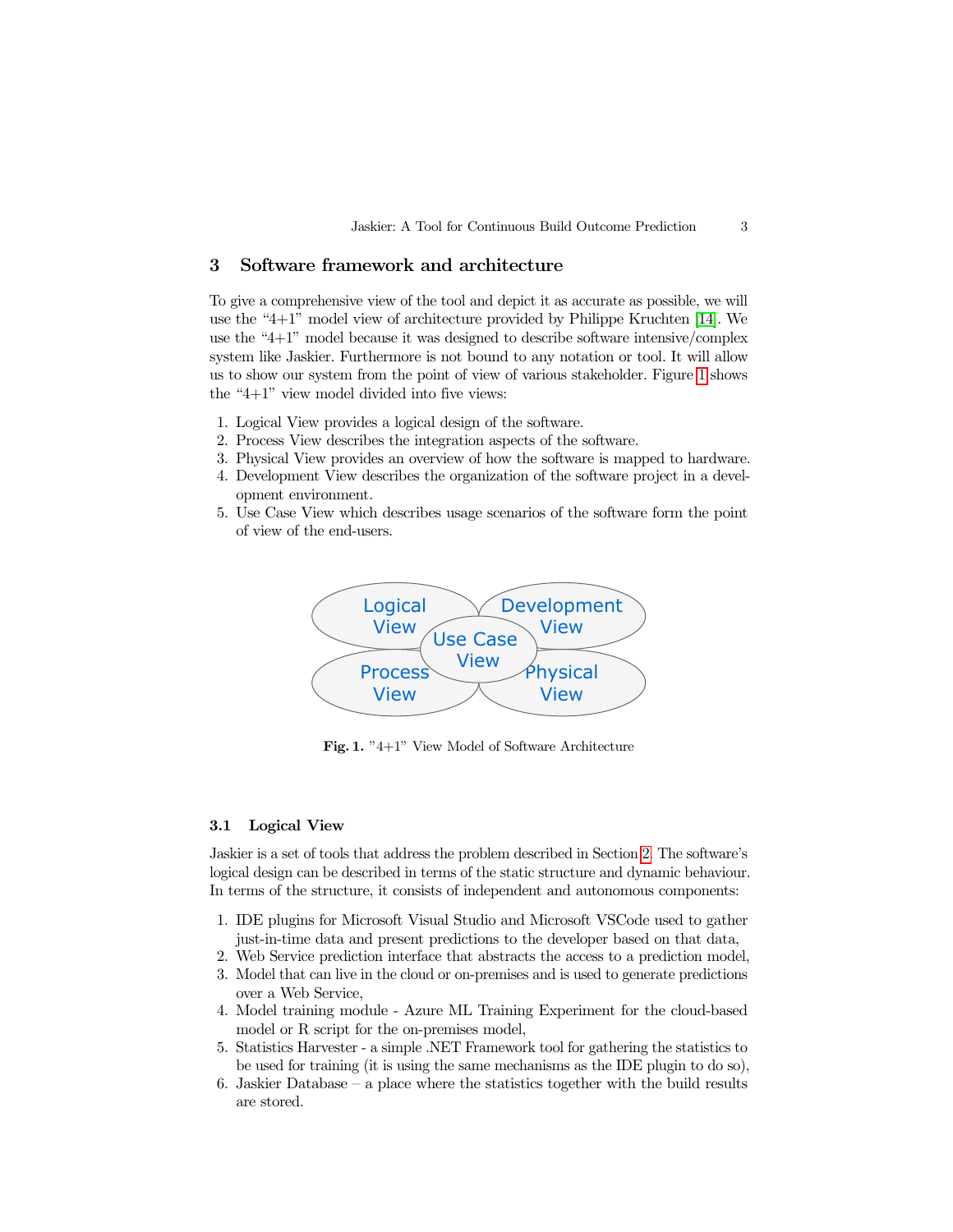### 3.2 Process View

Figure [2](#page-3-0) shows the integration of the tools described in Section [3.1.](#page-2-1) IDE plugins reside inside Visual Studio or VSCode and are constantly monitoring the work of the developer. If the developer changes something in the project (e.g., saves a file), the plugins are comparing local repository with the changes developer made to the source code to calculate current statistics. These statistics then are sent to the Web Service. The web service relays the statistics to the Prediction Model. Based on the model, a prediction of build failure is sent back through the Web Service. The prediction then is presented to the developer inside IDE using the plugin.



<span id="page-3-0"></span>Fig. 2. Jaskier logical view

On the build server side, a new commit to a central repository triggers a build. After the build Data Harvester is started, it goes over the repository and gathers the statistics knowing whether those changes broke the build. The data is stored in Jaskier Database and then used to train the model once again.

### 3.3 Physical View

The IDE plugins run solely on the developer machine. It is a machine running on Microsoft Windows in case of Visual Studio 2015-2019 or macOS, Linux or Windows machine in case of VSCode. The Prediction Web Service needs a web server to run. For example, a standalone Microsoft IIS or Azure Cloud-based web server. The prediction model can live on a standalone Microsoft R Server or in Azure ML. Jaskier Database is a Microsoft SQL Server database. It also needs a standalone SQL Server engine to run or can be hosted in Azure Cloud. The Data Harvester resides on the Continuous Integration server.

Figure [3](#page-4-0) shows the on-premises setup and figure [4](#page-4-1) depicts the Azure Cloud setup of Jaskier.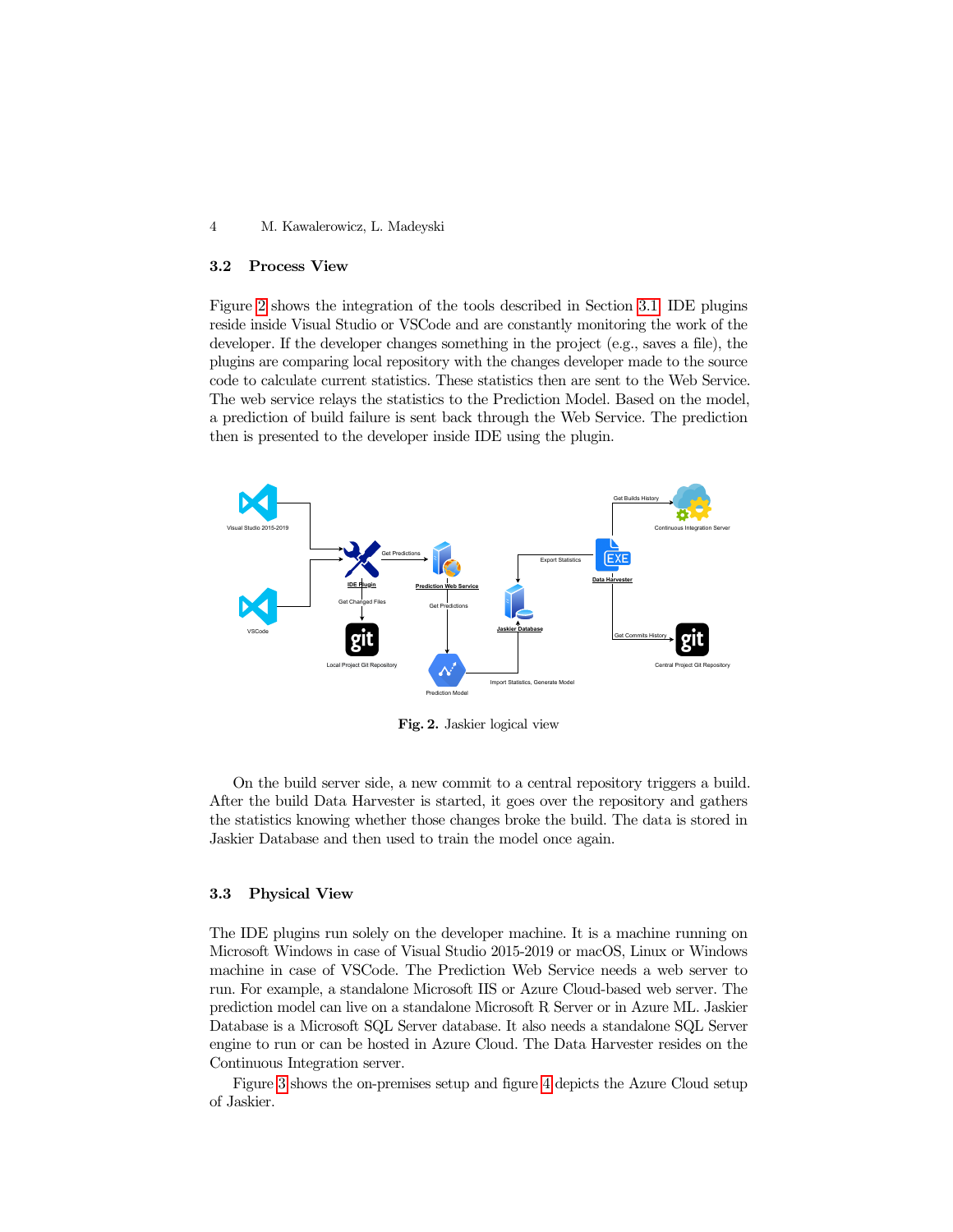

<span id="page-4-0"></span>

<span id="page-4-1"></span>Fig. 4. Jaskier physical cloud view

### <span id="page-4-2"></span>3.4 Development View

From the development point of view, the Jaskier toolchain consists of the following modules:

- 1. Codefusion.Jaskier.API interfaces and DTOs (Data Transfer Objects),
- 2. Codefusion.Jaskier.Common common functionalities (database definition, requests and responses, helper classes, services),
- 3. Codefusion.Jaskier.Client.CLI command line Jaskier client,
- 4. Codefusion.Jaskier.Client.VS2015 Visual Studio 2015-2019 extension,
- 5. Codefusion.Jaskier.Client.VSCode VSCode extension,
- 6. Codefusion.Jaskier.Export.CLI Data Harvester code,
- 7. Codefusion.Jaskier.Web Prediction Web Service,
- 8. R scripts R scripts used on Microsoft R Server for training and prediction.

Figure [5](#page-5-0) shows the project references and implementations in Jaskier Visual Studio solution.

### 3.5 Use Case View

The use case view gives a good perspective on how the system is being used by its users. Figure [6](#page-5-1) shows the Use Case Diagram for Jaskier. We have two actors. A software developer is a primary actor. Software developers get predictions from the system. The second actor is someone (or sometimes an automated process) that prepares prediction models. Table [1](#page-5-2) describes the use cases in more detail.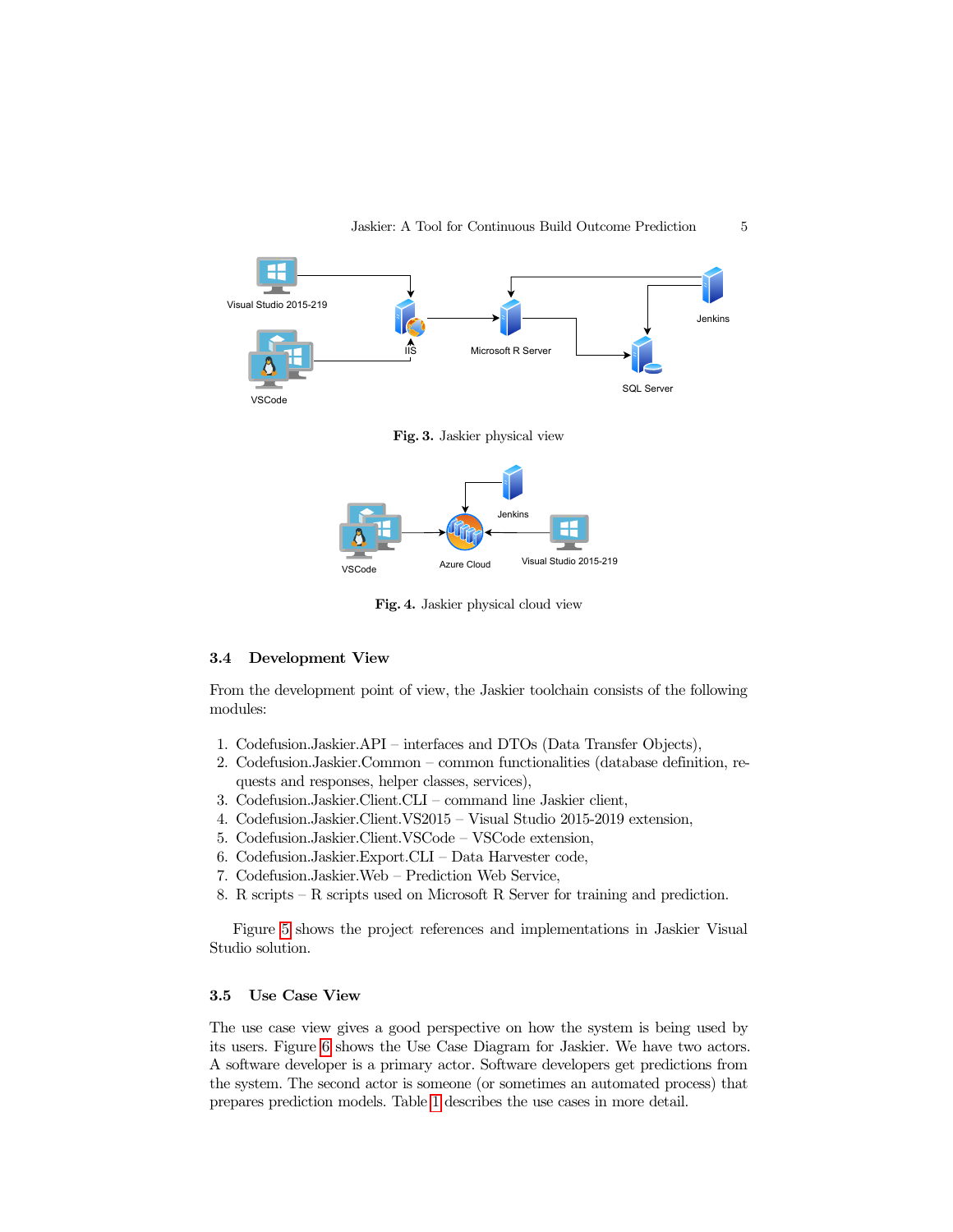

<span id="page-5-0"></span>Fig. 5. Jaskier project references and implementations (stripped line).



<span id="page-5-1"></span>Fig. 6. Jaskier use case view

<span id="page-5-2"></span>Table 1. Jaskier use cases

| Use case                    | Actor    | Basic flow                                                         |  |  |  |
|-----------------------------|----------|--------------------------------------------------------------------|--|--|--|
| Get predictions             |          | Software developer While software developer writes his source code |  |  |  |
|                             |          | the just-in-time prediction of the build result                    |  |  |  |
|                             |          | is provided in his IDE.                                            |  |  |  |
| prediction Manager<br>Train |          | Re-Prediction model is created (trained or re-                     |  |  |  |
| model                       | searcher | CI trained) by software development manager,                       |  |  |  |
|                             | Server   | researcher or automatically by the CI server.                      |  |  |  |

# 4 Implementation details

In this section, we will extend the short overview of the implementation provided in Section [3.4,](#page-4-2) have a closer look into the implementation details, and provide information about the individual parts of the software.

# 4.1 Clients

Jaskier has (at the moment of writing this text) three clients: Visual Studio and VSCode Extensions and a CLI tool.

Visual Studio Extension and the CLI tool are written in C# and use Microsoft .NET Framework. The VSCode Extension is written in TypeScript.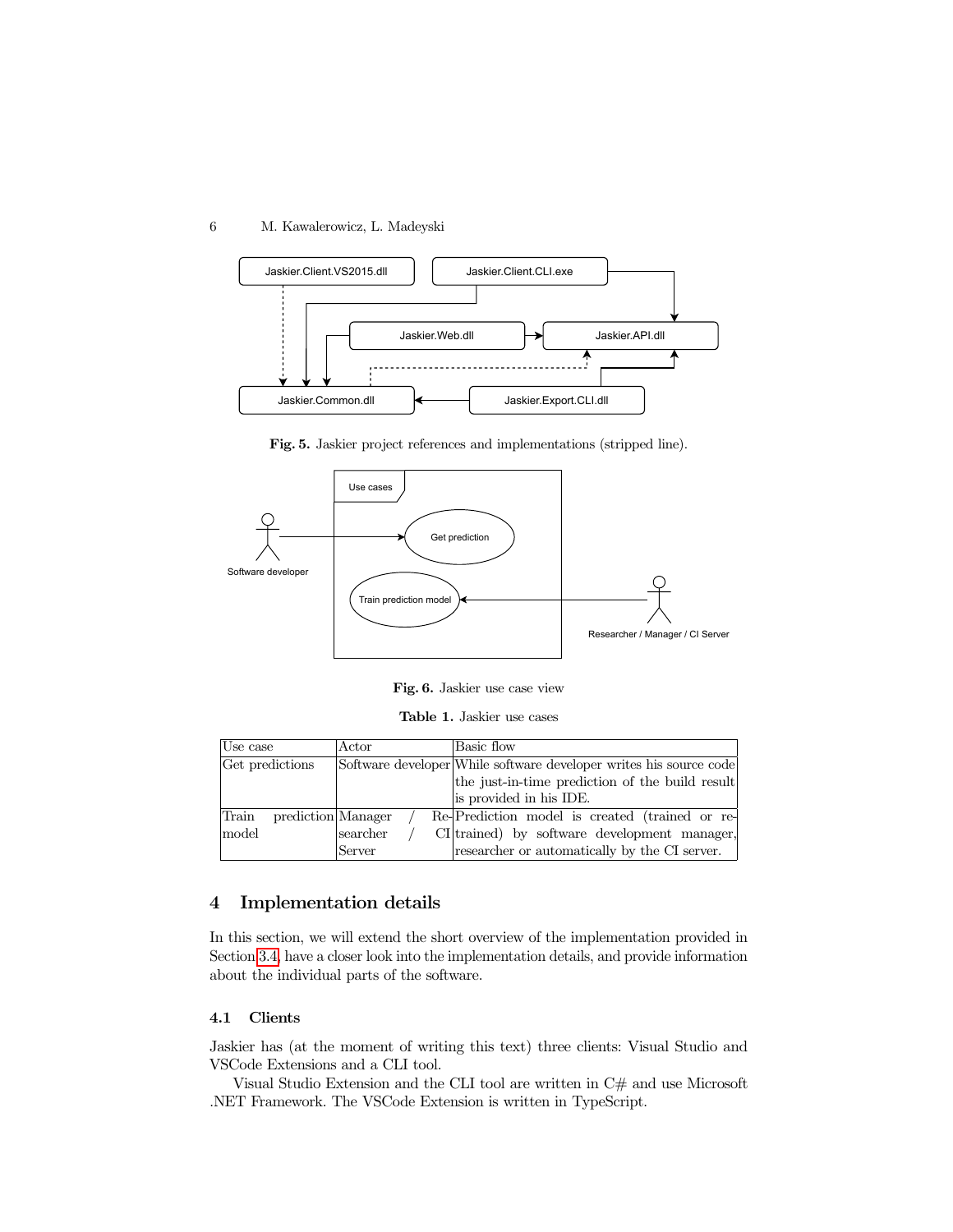Visual Studio Extension is shown in Figure [7.](#page-6-0) The core functionality of the C# client is defined in the IChangeTrackerService interface placed in Codefusion.Jaskier.API project. GitChangesTrackerService is an implementation of this interface in Codefusion.Jaskier.Common project. As the name suggests, this implementation uses Git to determine the changes. It knows the repository path, and based on that repository, it can determine which files changed since the last commit. The library  $LibGitzSharp<sup>4</sup>$  $LibGitzSharp<sup>4</sup>$  $LibGitzSharp<sup>4</sup>$  is used to operate on the Git repository.

| <b>DC</b>                                                  |             | Quick Launch (Ctrl+O)<br>Cic.Bas - Microsoft Visual Studio - Experimental Instance                                                                                                                                                                                                                                                                                                                                                                                                                                                                         |  |  |         |         |
|------------------------------------------------------------|-------------|------------------------------------------------------------------------------------------------------------------------------------------------------------------------------------------------------------------------------------------------------------------------------------------------------------------------------------------------------------------------------------------------------------------------------------------------------------------------------------------------------------------------------------------------------------|--|--|---------|---------|
| File<br>Edit                                               | <b>View</b> | R Tools<br>Window<br><b>Help</b><br><b>Build</b><br>Debua<br>Analyze<br>Tools<br><b>Test</b><br>Project<br>Team                                                                                                                                                                                                                                                                                                                                                                                                                                            |  |  | Sign in |         |
| ैं ०<br><b>RALL</b><br>褶<br>$\times$<br><b>Predictions</b> |             |                                                                                                                                                                                                                                                                                                                                                                                                                                                                                                                                                            |  |  |         |         |
| Server<br>Explorer<br>Toolbox<br>Data                      |             | %<br>Path<br>Applications\CIC.Bas.Automation\GenericWindowsServiceHost.cs<br>2%<br>3%<br>Applications\CIC.Bas.Interop\OpenOne\OpenOneInterop.cs<br>Applications\CIC.Bas.Interop\RuleEngine\RuleEngineInterop.cs<br>4%<br>Applications\Modules\CIC.Bas.Modules.OpenLeaseCommon\Customization\CustomizationInitializer.<br>3%<br>Applications\Modules\CIC.Bas.Modules.OpenLeaseCommon\Evaluate\Compatibility\BusinessProces:<br>2%<br>Applications\Modules\CIC.Bas.Modules.OpenLeaseCommon\Evaluate\Compatibility\BusinessProces:<br>3%<br>Cic.Bas.sln<br>6% |  |  |         | $\circ$ |

<span id="page-6-0"></span>Fig. 7. Prediction extension results in Microsoft Visual Studio

If any other source code management system needs to be used, the IChangeTrackerService needs to be implemented for that system.

To determine if a prediction is needed and to retrieve the prediction for any given change, implementation of IPredictionService is used. The implementation of this service is used in  $C#$  client applications.

VSCode Extension is shown in Figure [8.](#page-6-2)



Fig. 8. Prediction extension results in Microsoft VSCode

<span id="page-6-2"></span>Because of the nature of VSCode, which is an HTML5 application, our Jaskier extension is written entirely in TypeScript. The architecture of this extension roughly resembles the architecture of the Visuals Studio extension. It is also service-based and loosely coupled. We have the PredictionsService class that corresponds to the IPredictionService interface from the C# version and GitChangesTracker, which corresponds to the IChangeTrackerService interface.

<span id="page-6-1"></span><sup>4</sup> https://github.com/libgit2/libgit2sharp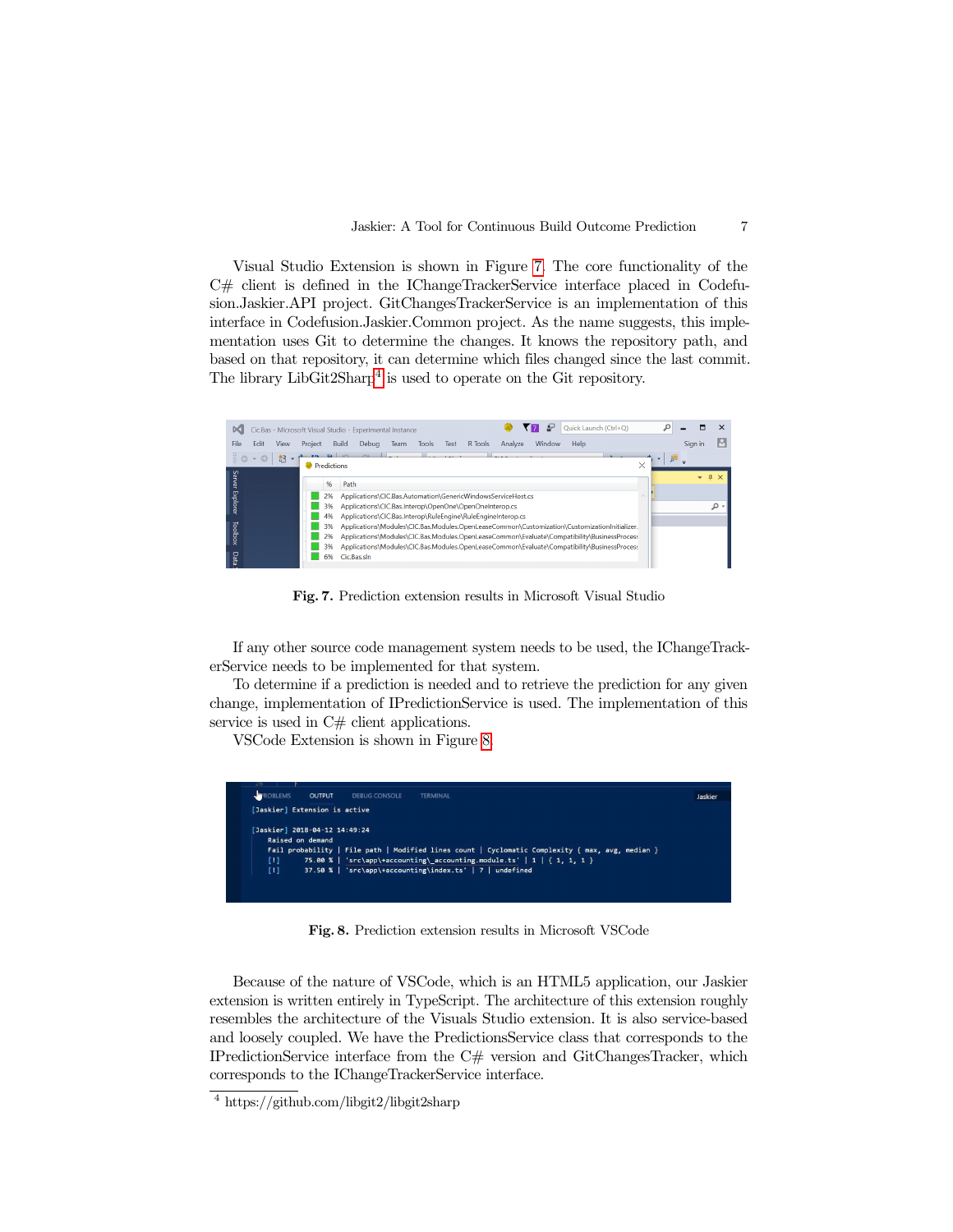### 4.2 Data Harvester and Database

Another important interface in Jaskier is IBuildInfoServie. This interface defines the methods used to harvest the build information from a CI system. At the moment of writing this article, two implementations of this interface exist–one for Bitbucket and one for TravisTorrent. Bitbucket implementation was used in the performed preliminary empirical evaluation of CBOP in real project, while TravisTorrent implementation was used to create a data mining package for [\[1\]](#page-10-0).

To harvest the statistics (metrics) from a repository, IBuildStatisticsService needs to be implemented. In Jaskier, GitBuildStatisticsService is implemented. It uses Git repository to calculate the code metrics for any given branch. To determine the changes that need the statistics calculated, it uses the before mentioned GitChanges-TrackerService.

The whole configuration of the dependencies in the Harvester project (Codefu-sion.Jaskier.Export.CLI) is done using the SimpleInjector<sup>[5](#page-7-0)</sup> inversion of control library. By using the Dependency Injection (DI) pattern, it is possible to configure the needed libraries on runtime in app.config.

The Harvester runs as a standalone Windows executable. It needs a direct connection to the database to store the statistics and commit information.

The database used in Jaskier runs on Microsoft SQL Server engine. It is a simple relational database. Figure [9](#page-7-1) shows the database diagram with the tables that Jaskier needs to run. There are also other tables in the database that were added to facilitate Agile Experimentation [\[15\]](#page-11-12) within the tool.



<span id="page-7-1"></span>Fig. 9. Part of the Jaskier database

The central table in Jaskier is the Metrics table. This table stores the data gathered by the Data Harvester. For every changed file in any given commit, a set

<span id="page-7-0"></span><sup>5</sup> https://simpleinjector.org/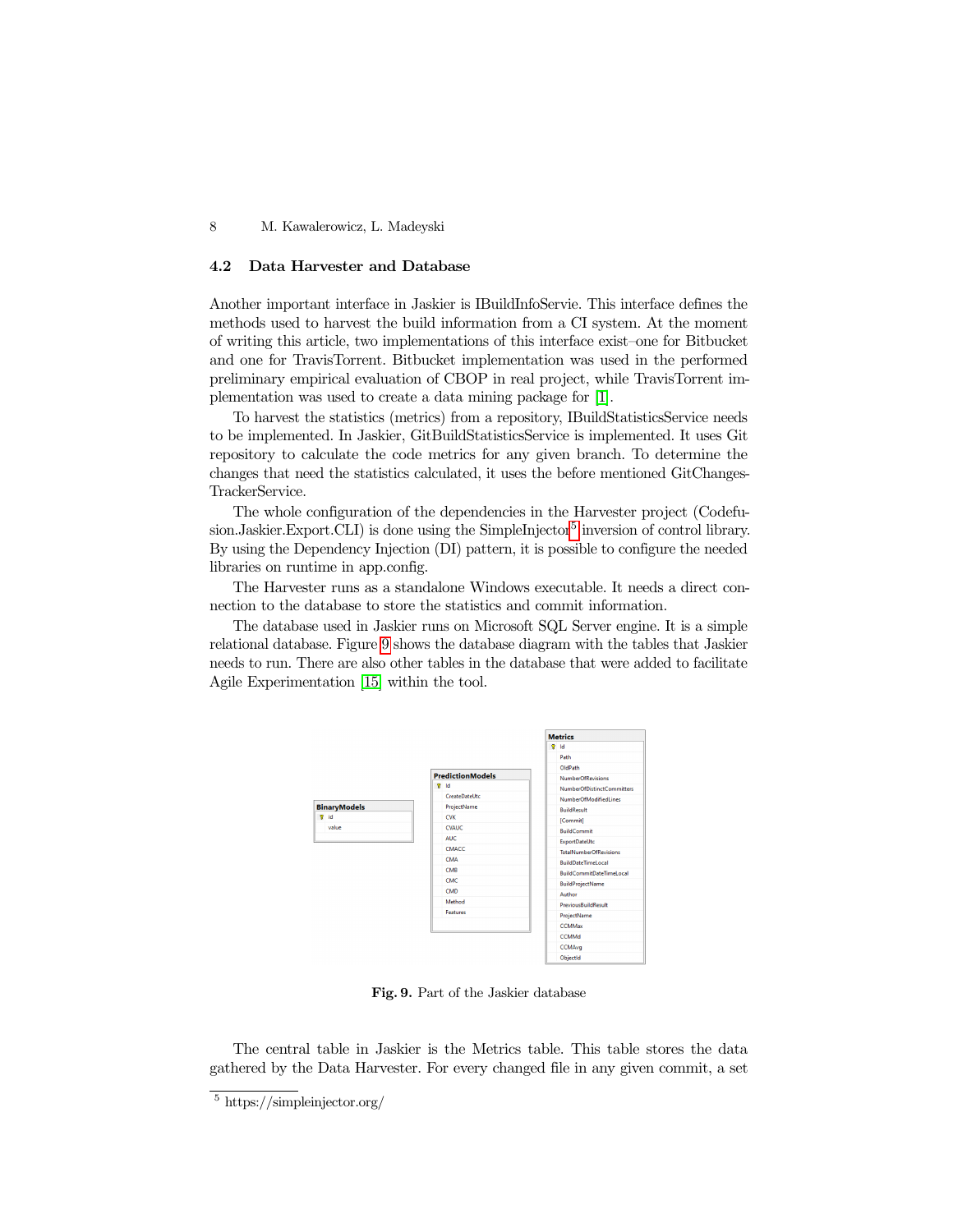of metrics together with the build status is stored. Data from this table is used to train and retrain the prediction models.

Those prediction models can also be stored in the database in the BinaryModels table. This table is only used for an on-premises installation of Jaskier. In a cloud base setup, the models are stored on Azure Storage. Details on that will be provided in Section [4.3.](#page-8-0)

The table PredictionRequests stores all the build result inquiries from the Jaskier clients together with the resulting prediction.

### <span id="page-8-0"></span>4.3 Prediction Model

The Prediction Web Service serves as a communication mean between the Clients and the Prediction Model. The Prediction Model can be calculated, stored, and used in two different ways:

- 1. By using an on-premises Microsoft Machine Learning Server,
- 2. By using Microsoft Azure ML cloud infrastructure.

At the time of writing Jaskier, the Microsoft Machine Learning Server official name was Microsoft R Server. This server's history dates to the time when R was maintained and developed by Revolution Analytics, which was bought by Microsoft in 2015.

The setup of a standalone ML server is aimed at the enterprise level. At that level, all aspects of the software need to be controlled and under the strict supervision of the software company, which is using it. In such an environment, no cloud or multi-tenant setup is possible or wanted. In that setup, the Prediction Model is calculated using the R scripts and stored in the database.

Alternatively, to an on-premises R usage within Microsoft Machine Learning Server, Jaskier is prepared to work with Microsoft Azure ML as a provider of Prediction Models. In that case, the training, retraining, and prediction are done using Experiments in Microsoft Azure cloud. Experiments in Azure are configured using a diagramming tool. The basic steps of a Training Experiment are to read the data (Import Data) from the database and select the proper columns for the experiment (Select Columns in Dataset). Then to split the data into training and scoring set (Split Data). The training part of the data goes to model training (Train Model) which takes the input from a training algorithm (e.g., Two-Class Boosted Decision Tree). The scoring set plus the model's output goes to scoring (Score Model) and evaluation (Evaluate Model). The Training Experiment can be published as a web service to facilitate retraining functionality. In that case, input and output knots are created: Web Service Input for new data and two Web Service Outputs for the model and for the scoring output. The Training Experiment, when ready, can be transformed using Azure ML functionalities into Prediction Experiment. The Prediction Experiment has a similar structure but gets the output model from the Training Experiment as input for scoring. It can also be published as a Web Service to provide a prediction for external data sources.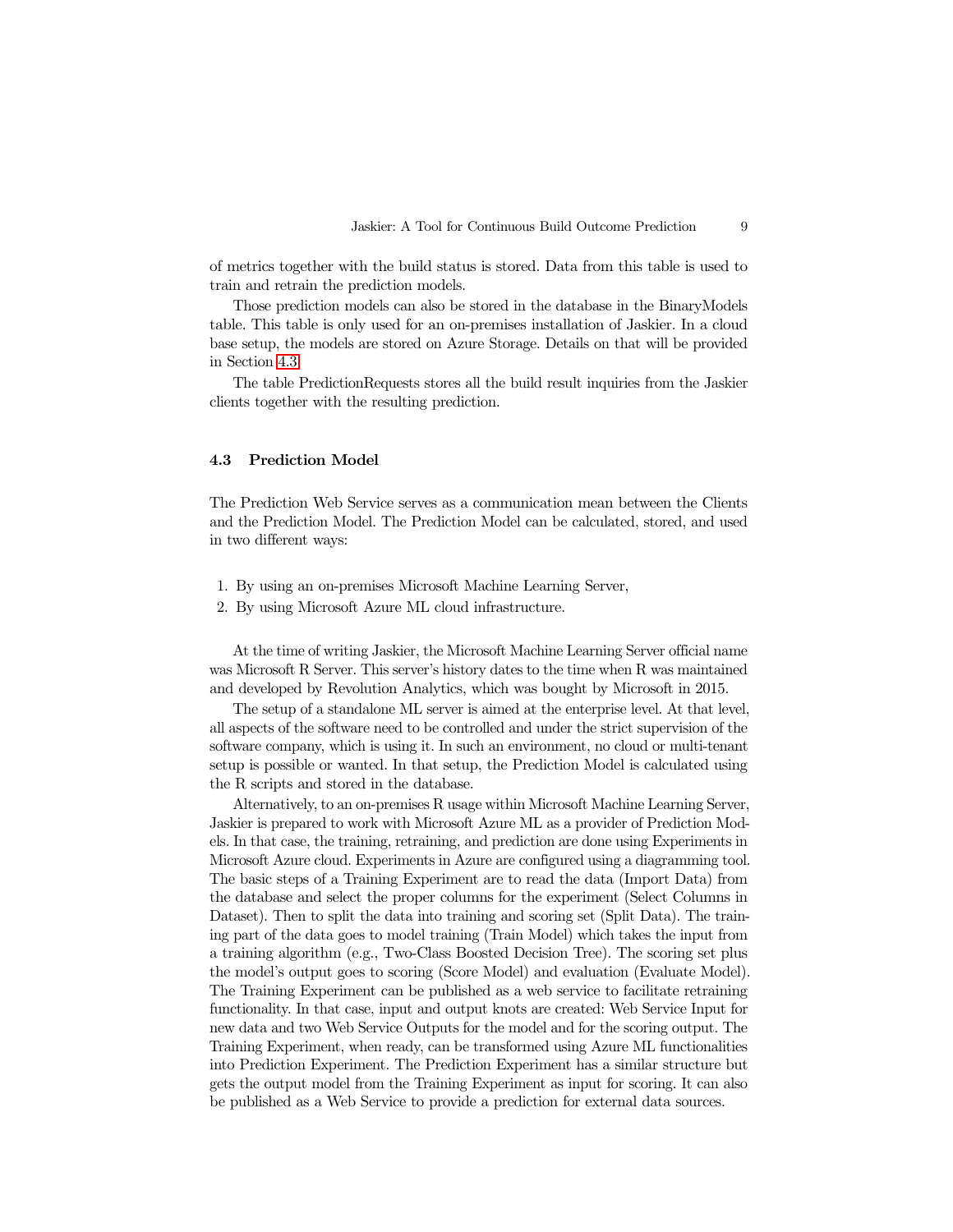### 4.4 Prediction Web Service

In order to abstract the cloud and on-premises installation of the prediction service, a Prediction Web Service was built. It was placed in the solution as Jaskier.Web project. It is an ASP.NET which hosts three endpoints:

- 1. Training endpoint,
- 2. Prediction endpoint,
- 3. Telemetry endpoint.

The training endpoint abstracts the Azure ML Training Experiment Web Service and the Microsoft Machine Learning Server training R script. If called, it will retrain the model using current data from the database. As an input, it gets the project name for which the prediction model should be retrained.

The prediction endpoint abstracts the Azure ML Prediction Experiment and the Microsoft Machine Learning Server prediction R script. If called, it will provide the prediction for a given (in the request) set of changes. As an input, it gets the list of PredictionRequestFile objects for a given project. As an output, it delivers a list of PredictionResponse objects that contain the calculated probabilities.

The prediction endpoint in the case of Microsoft Machine Learning Server saves the requested data into the PredictionRequests table in the database and generates unique Guid for every request. This Guid is then passed as a command-line parameter to the R script. In the case of Azure ML Prediction Experiment, the Rest API call is made to Azure ML. The call contains all the input data. It triggers a synchronous prediction execution in the cloud.

The telemetry endpoint gets the information in form of a PutTelemetryRequest object. It contains a set of telemetry information like the username, machine name, user IP address, plugin version, Visual Studio version, an action and action payload. Action contains the name of the action the developer took during the Jaskier usage, and the payload contains additional information to the action. At the time of writing the article, the telemetry service gathered information about the user opening or closing the Jaskier pane in Visual Studio. This feature was introduced to Jaskier to be able to tell if the user was potentially seeing the provided prediction.

### 5 Experiment using Jaskier

The first evaluation of Jaskier was conducted in real software development settings during an experiment aimed to analyze continuous build outcome prediction (CBOP) practice for the purpose of evaluation with respect to its effectiveness to reduce the build failure rate (BFR) from the point of view of the researcher and project manager in the context of a small group of professional software developers (subjects) working in an industrial-grade software project (object)."

In order to achieve this goal, we have modified Jaskier to facilitate "A small-n repeated-measure design with two conditions and replicates" experiment design. The experiment is described in detail in [\[16\]](#page-11-13). Here we will provide brief overview of the results. We gathered from 27 to 60 days of data from 9 developers in a professional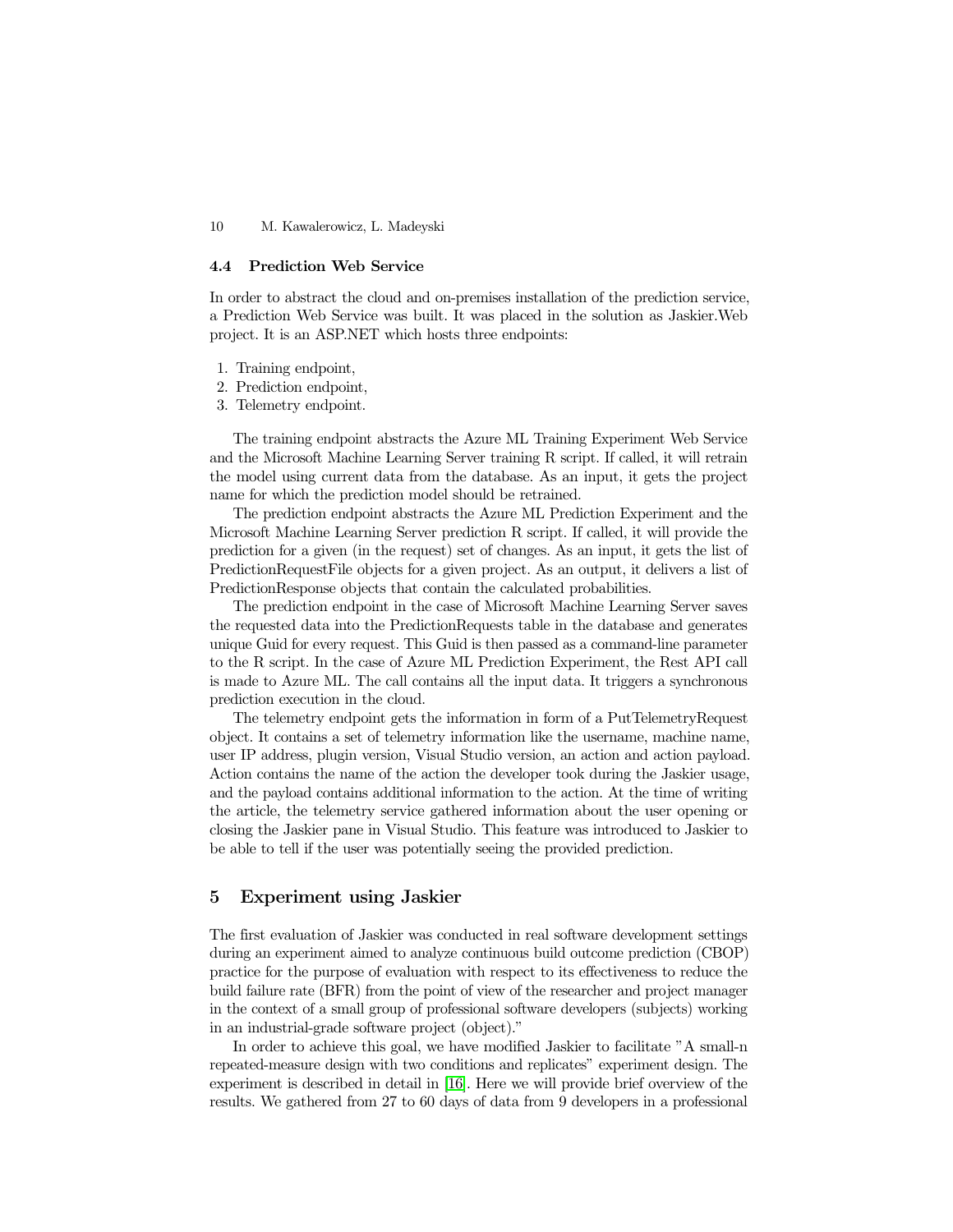setup. Contrary to our expectation, we have registered a "small effect size" indicating that getting the prediction results while using Jaskier was negatively affecting BFR. The drop was very slight but noticeable. During the phase with CDP/CBOP turned off we measured the mean of BFR to be 0.137. While the CDP/CBOP prediction was turned on the measured the mean BFR to be 0.185. The working hypothesis to explaining the situation is either: (1) the model quality was insufficient and got the developers false believe they are on the road to successful build while there were in fact rendering the build failure; (2) or the developers merely seeing the build prediction were more restless, and that caused their commits to fail the build more often.

# 6 Conclusion and future work

Jaskier was created to be the first practical implementation of the CDP/CBOP practice. A set of tools was developed under the supervision and with the participation of the authors of the article by a professional software development company. The set of tools consists of three developer clients (for Visual Studio, VSCode and command line), a web service to facilitate the data exchange between the clients and prediction model living in the cloud or on on-premises machine learning server. A set of scripts to train and retrain the model together with the scripts to provide predictions was developed. Jaskier was made available as an open source on  $\text{GitHub}^6$  $\text{GitHub}^6$ .

In order to facilitate the evaluation of the CDP/CBOP practice, Jaskier was extended with the ability to support an experiment devised by the authors of this article.

Jaskier, with its cloud-based prediction system, was used to examine the BFR in a professional software development project. The result was contrary to the desired outcome. It showed that the use of our tool was impacting BFR in a slightly negative way. Nevertheless, Continuous Build Outcome Prediction (CBOP) is only a part of CDP practice. Failing build is one type of issue CDP aims to fight. It would be very interesting to see how the prediction of other types of issues (e.g., real post-release software defects) performs in Jaskier. Next steps would be to build prediction models based on the bug reports in a bug tracking system and use them in Jaskier. It would examine if this kind of prediction, if provided to the developer, would perform better in a software development project.

# References

- <span id="page-10-0"></span>1. Madeyski, L., Kawalerowicz, M.: Continuous Defect Prediction: The Idea and a Related Dataset. In: 14th International Conference on Mining Software Repositories (May 20-21, 2017. Buenos Aires, Argentina)., pp. 515–518 (2017). <https://doi.org/10.1109/MSR.2017.46>
- <span id="page-10-1"></span>2. Finlay, J., Pears, R., Connor, A.M.: Data stream mining for predicting software build outcomes using source code metrics. Information and Software Technology  $56(2)$ , 183–198 (2014). <https://doi.org/10.1016/j.infsof.2013.09.001>

<span id="page-10-2"></span><sup>6</sup> <https://github.com/ImpressiveCode/ic-jaskier>